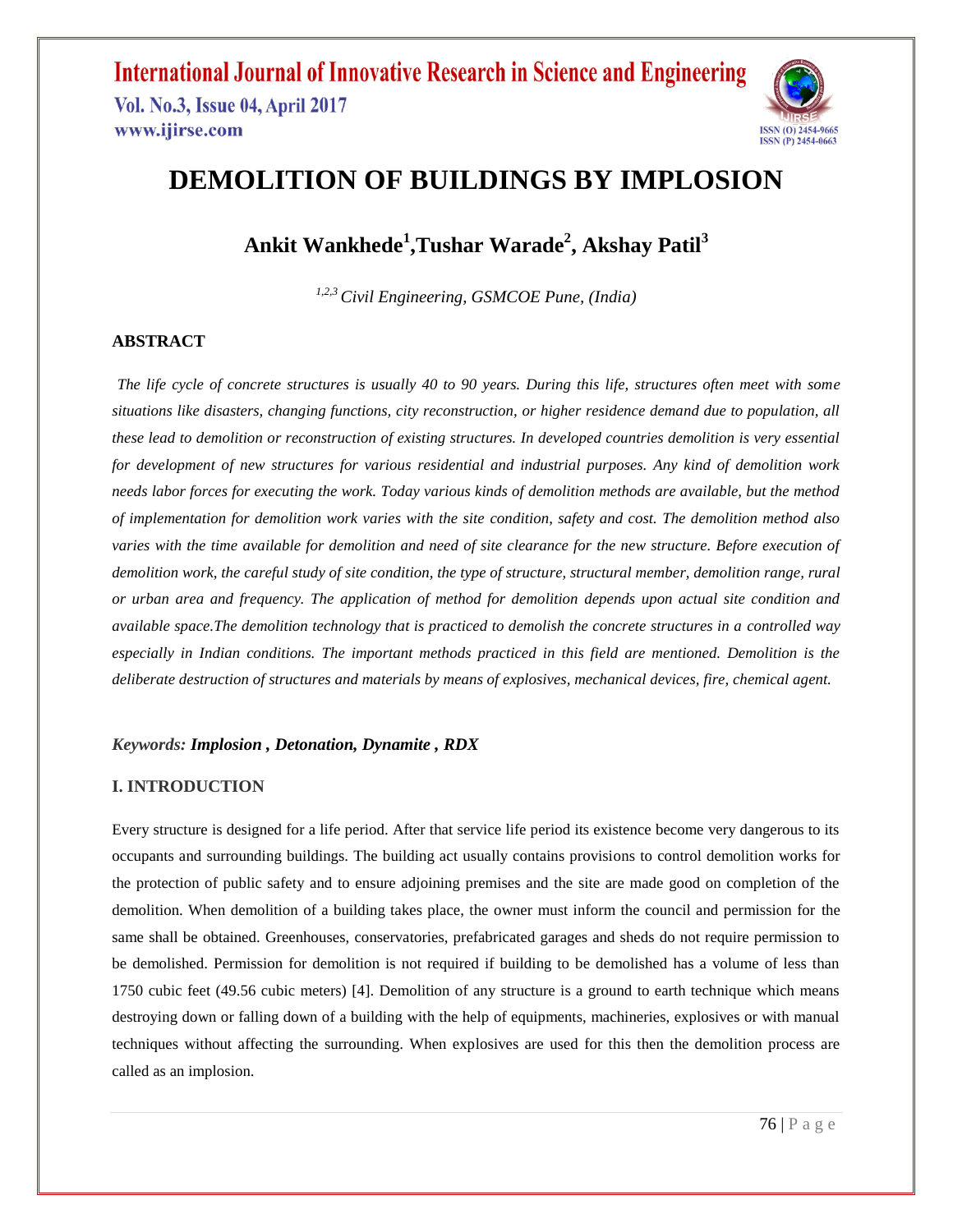# **International Journal of Innovative Research in Science and Engineering**

**Vol. No.3, Issue 04, April 2017** www.ijirse.com



#### **II GENERAL STEPS IN DEMOLITION**

#### **1.Pre-Planning of Demolition Activity**

Pre-Planning of the Demolition activity starts with Surveying of the site. Study of different parameters of the structure and its surroundings with structural point of view is carried out in surveying. Two types of surveying are mainly conducted. They are Building Surveying and structural surveying which includes the (a) Record Drawings and (b) structural details of the building to be demolished.

### **2. Stability Report: According to Building (Administration) Regulation, the Demolition Plan must accompanied by**

a) Stability Report

(i) A report on the stability of the building to be demolished during all stages of the process.

(ii) In the case when powered mechanical plants or equipment are used, a report on the stability with supporting calculations to demonstrate the use of the plants and equipment will not render inadequate the margin of safety of, or cause damage to any building, structure, street, land and services

(ii) In the case when powered mechanical plants or equipment are used, structural calculations for all temporary supports and bracings should be done.

(iv) A report on the stability of neighbouring buildings and adjoining properties.

(v) In the case when temporary or permanent supports are required to neighbouring buildings, adjoining properties and party walls, structural calculations for these temporary and permanent supports.

(vi) A report with calculations demonstrating that the demolition work will not render inadequate the margin of safety, or cause damage to any building, structure, street, land and services.

#### **3. Safety Measures**

(a) Training and Communication: Demolition workers, including plant or equipment operators, shall go through proper job safety training and be aware of the potential hazards by attending training sessions as well as on-the-job training.

(b) Equipment Maintenance: All equipment shall be examined before use. They shall be properly tested, stored and maintained. The equipment shall be inspected daily and results of the inspection shall be recorded. A detailed safety instruction shall be provided to cater for specific situations of the project, if necessary.

(c)Electrical Safety: A properly connected power source from a local electric utility supplier or a mobile electricity generator shall be utilized in demolition sites. The safety requirements given in the Factories and Industrial Undertakings (Electricity) Regulations shall be adhered to.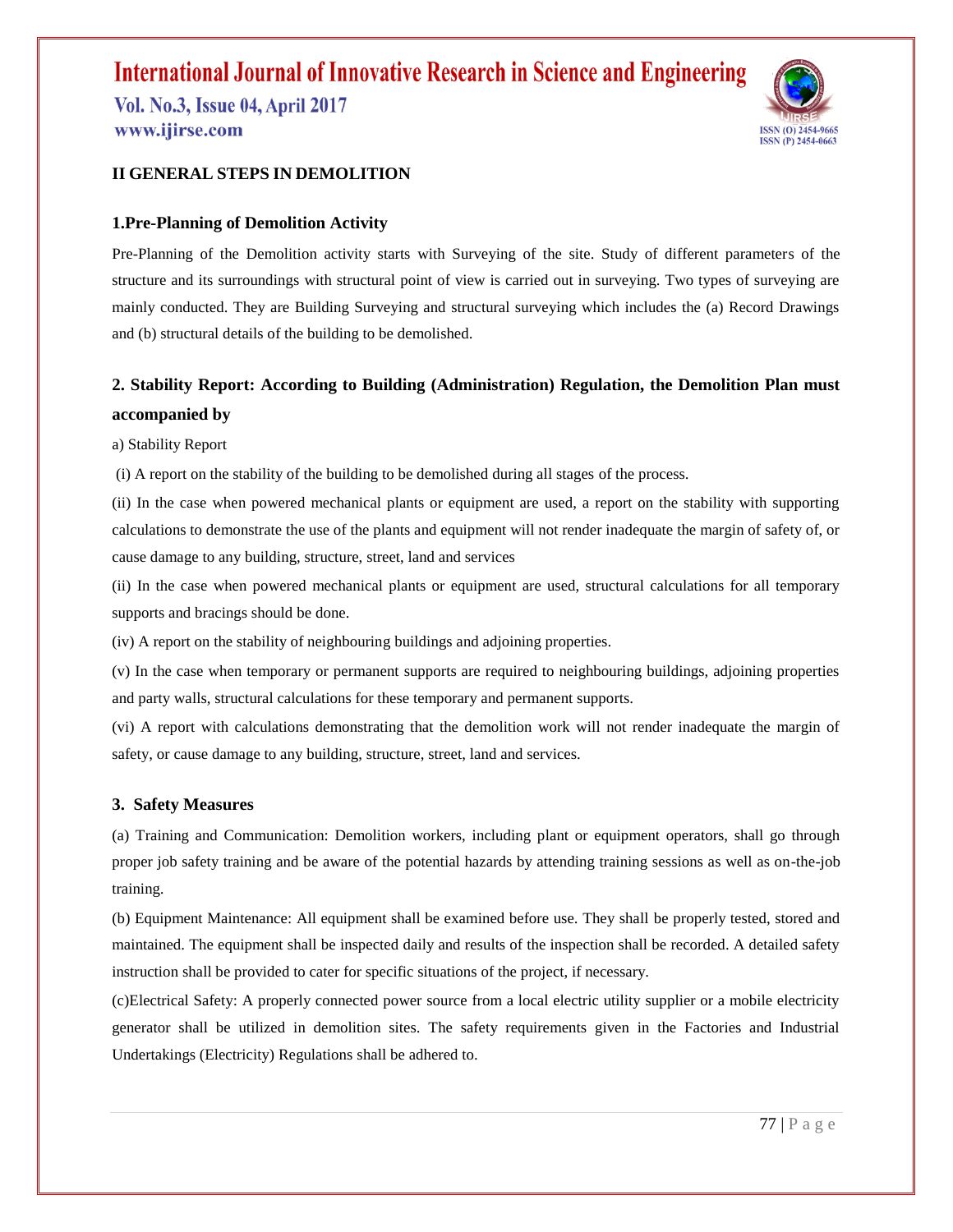

(d) Fire: All flammable goods shall be removed from site unless they are necessary for the works involved. Any remaining flammable goods shall be stored in proper storage facilities. All furniture, timber, doors, etc. shall be removed before any welding work is performed. Fire fighting appliances shall be provided and maintained in working conditions. The Construction Site (Safety) Regulations require the contractor to maintain in good condition and free from defects all fire fighting appliances provided in such construction site.

(e)Occupational Health: The health of workers on site shall be properly protected in accordance with the relevant subsidiary regulations of the Factories and Industrial Undertakings Ordinance and the Occupational Safety and Health Ordinance with particular attention to areas such as:Exposure to Dust, Chemical Exposure, Heat Stress and Ventilation, Noise Exposure, Medical and First Aid Facilities, Sanitation and Occupational Diseases.

(f) Emergency Exit Requirements in Demolition Sites: Emergency exits shall be provided during building demolition. In case of any emergency evacuations, the emergency exit will serve as a lifeline for transportation of injured workers. A minimum of one exit route shall be maintained and designated as the emergency exit at all times during the demolition.

Adequate lighting and fire extinguishing equipment shall be provided. Emergency exit shall be properly protected, free of obstruction, and properly marked with exit signs or other indications to clearly show the route. All workers shall be informed about the exit route.

(g) Vibration: Demolition work will cause vibration to neighboring buildings or structures to various extents, depending on the method of demolition. The most serious vibration is caused by implosion. The effect of vibration caused by implosion is categorized as follows:-

1. Permanent ground distortion produced by blast-induced gas pressures;

2. Vibratory settlement of foundation materials; with supporting calculations. The Stability Report shall include the following parts

3. Projectile impact ( blast fly rock)

4. Vibratory cracking from ground vibration or air blast.

(h) Environmental Precautions

(a) Air Pollution: Concrete breaking, handling of debris and hauling process are main sources of dust from building demolition. Dust mitigation measures complying with the Air Pollution Control (Construction Dust). Regulations shall be adopted to minimize dust emissions. Burning of waste shall not be allowed. Diesel fumes generated by mechanical plant or equipment shall be subject to the control of the Air Pollution Control (Smoke) Regulations.

(b) Noise: Noise pollution arising from the demolition works including, but not limited to, the use of specified powered mechanical equipment (SPME), powered mechanical equipment (PME), such as pneumatic breakers, excavators and generators, etc., scaffolding, erection of temporary works, loading and transportation of debris, etc. affects the workers, and the sensitive receivers in the vicinity of the demolition site. Silent type PME shall be used to reduce noise impact as much as practicable. Demolition activity shall not be performed within the restricted hours as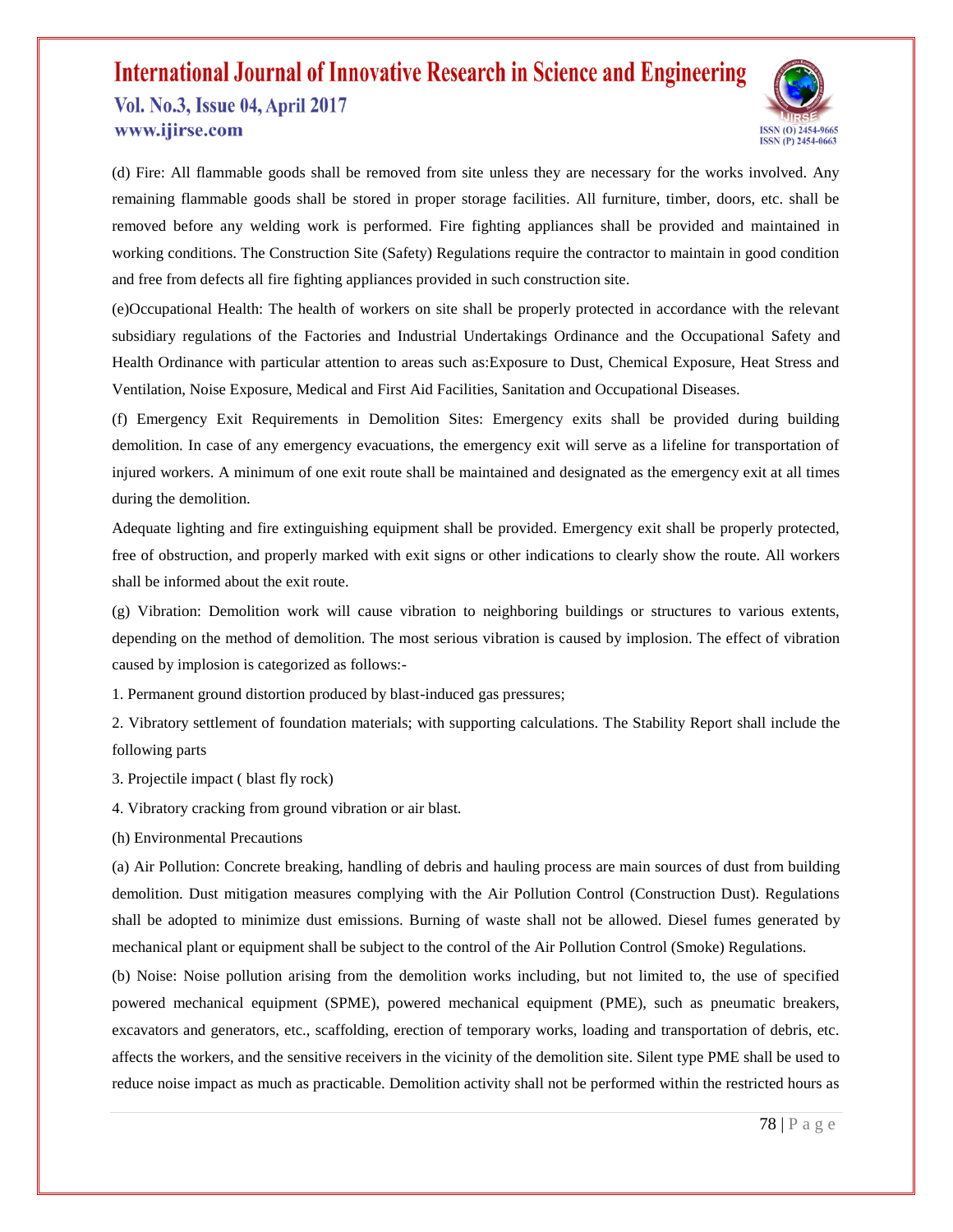

established by Environmental Protection Division (EPD). Currently under the Noise Control Ordinance, noise from the use of SPME and PME within restricted hours is governed by a Construction Noise Permit (CNP) system.

(c) Water: The discharge of wastewater from demolition sites requires a valid discharge license from the EPD and the application of such a license shall be made under the Water Pollution Control Ordinance (WPCO). Effluent shall be treated to the standards as stipulated in the license before discharge.

(d) Hazardous Materials: If removal of asbestos containing material is needed, an Asbestos Investigation Report (AIR) shall be submitted to EPD. An Asbestos Abatement Plan (AAP) shall be submitted at least 28 days before the asbestos abatement work commences. The asbestos abatement works shall be carried out in accordance with the Air Pollution

Control Ordinance (APCO) and the Factories and Industrial Undertakings (Asbestos) Regulations before demolition. Other materials such as LPG cylinders in domestic flats, toxic and corrosive chemicals for industrial undertakings, and any other hazardous materials have to be identified and properly handled and removed prior to the commencement of the demolition of the building. The management of waste must fully comply with the Waste Disposal Ordinance. Additionally, management of waste which is classifiable as a chemical waste must also comply with the Waste Disposal.

#### **II DEMOLITION USING IMPLOSION**

Implosion is the term that was coined in the late 1950s to describe the process of using the minimum amount of explosives with minimal structural preparation expense to get a structure to collapse in a controlled fashion. The term is technically incorrect, since implosion implies a collapse from external pressure. A true implosion usually involves a difference between internal (lower) and external (higher) pressure, or inward and outward forces, that are so large that the structure collapses inward into itself. Building implosion techniques do not rely on the difference between internal and external pressure to collapse a structure. Instead, the technique weakens or removes critical supports so that the building can no longer withstand the force of gravity and falls under its own weight. Implosion method is adopted for high raised buildings in urban areas, where the other demolition methods are not acceptable. In order to demolish a building safely, blasters must map out each element of the implosion ahead of time. The first step is to examine architectural blueprints of the building, if they can be located, to determine how the building is put together. Next, the blasting crew visits the building noting down notes about the support structure on each floor. Once they have gathered all the raw data they need, the blasters figure out a plan of attack. Drawing from past experiences with similar buildings, they decide what explosives to use, where to position them in the building and how to time their detonations. In some cases, the blasters may develop 3-D computer models of the structure so they can test out their plan ahead of time in a virtual world. Implosion is considered when the building to be demolished is surrounded by structures that must be preserved. Demolishing the building in such a way that it collapses straight down into its own footprint (the total area at the base of the building).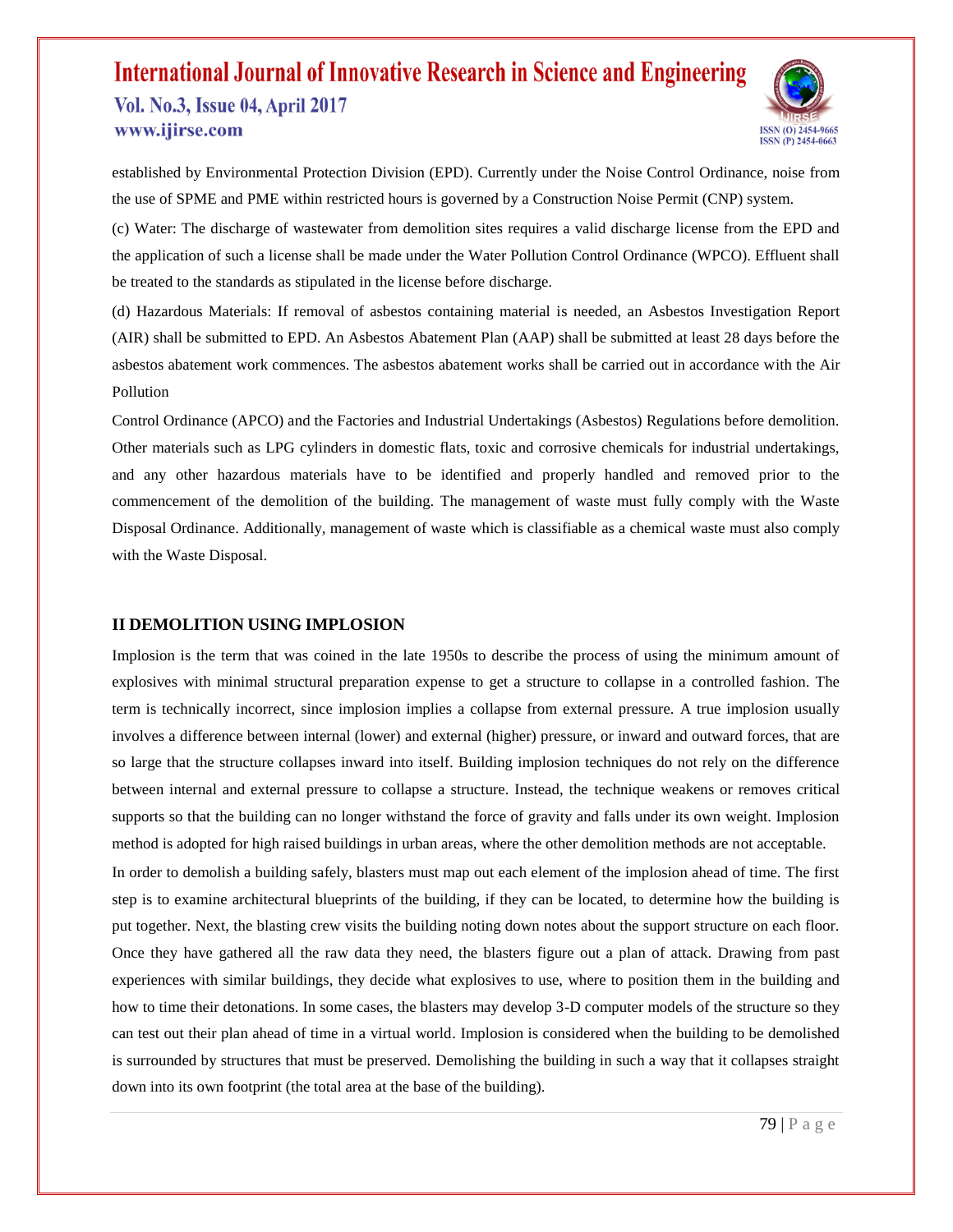

Blasters will explode the major support columns on the lower floors first and then a few upper stories. For example, In a 20-story building, the blasters might blow the columns on the first and second floor, as well as the 12th and 15th floors [2]. In most cases blowing the support structures on the lower floors is sufficient for collapsing the building, but loading columns on upper floors helps break the building material into smaller pieces as it falls. This makes for a perfect demolition and easier cleanup following the blast.

Explosives Used For Implosion: Once the blasters have figured out how to set up an implosion, it's time to prepare the building and selection of the explosives used for the demolition. The most common explosives used in demolition are dynamites (straight, ammonia and gelatin), water gels, emulsions, PETN ( penta-erythritol tetranitrate) and RDX (Cyclotrimethylene-trinitramine).

(a) Dynamite: Dynamite is a combination of nitroglycerin with inert filler, making the end product stable for handling which was invented by Alfred Nobel in 1866. Dynamite is just absorbent stuffing soaked in a highly combustible chemical or mixture of chemicals. When the chemical is ignited, it burns quickly, producing a large volume of hot gas in a short amount of time. This gas expands rapidly, applying immense outward pressure (up to 600 tons per square inch) on whatever is around it. Blasters cram this explosive material into narrow bore holes drilled in the concrete columns. When the explosives are ignited, the sudden outward pressure sends a powerful shock wave busting through the column at supersonic speed, shattering the concrete into tiny chunks. For concrete columns, blasters use traditional dynamite. This has the advantages of being good to excellent for water resistance as well as being predictable and reliable. Dynamite comes in a wide range of small and medium-diameter cartridges of different lengths. A most common seen dynamite available in the market is shown in Figure 3.1.



**Fig.3.1 Dynamite**

(b) Cyclotrimethylenetrinitramine (RDX): RDX-based explosive compounds expand at a very high rate of speed, up to 27,000 feet per second (8,230 meters per second). Available in powder form as shown in Figure 3.2. It is a highvelocity explosive. Instead of disintegrating the entire column, the concentrated, high-velocity pressure slices right through the steel, splitting it in half. Additionally, blasters may ignite dynamite on one side of the column to push it over in a particular direction. Demolishing steel columns is a bit more difficult, as the dense material is much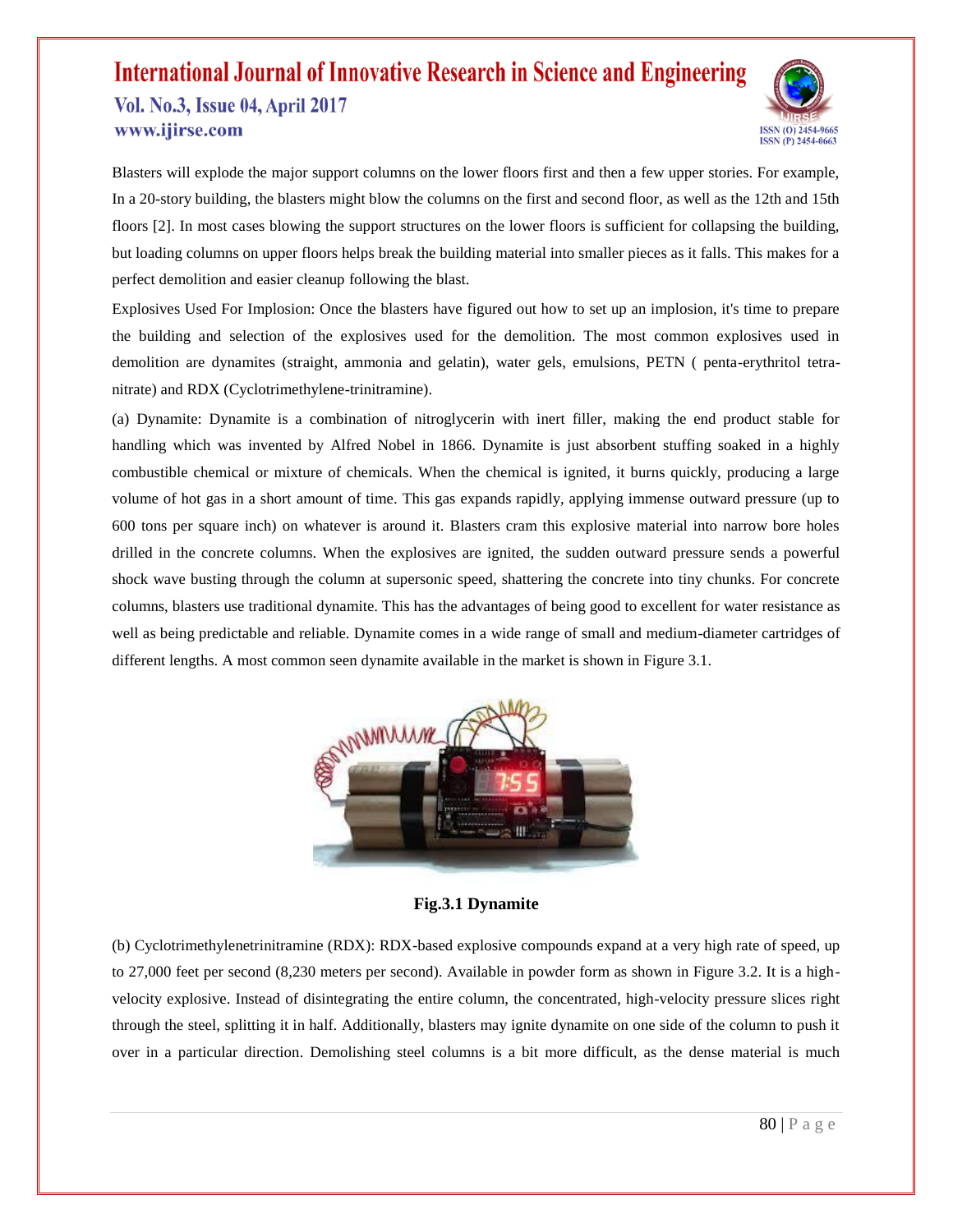## **International Journal of Innovative Research in Science and Engineering**

**Vol. No.3, Issue 04, April 2017** www.ijirse.com



stronger. To bring down the buildings with a steel support structure, blasters typically use this specialized explosive material



**Fig.3.2 RDX**

(c). Water Gel and Emulsions: This consists of water-containing chemical mixtures that are either water gels or emulsions. Water gels contain oxidizing salts and fuels that are dissolved in water. Emulsions are fine droplets of oxidizing salts and water surrounded by a fuel mixture of wax and oil. These explosives are even more stable. These products are available in several forms and sizes. The standard size used to demolish concrete and brick structures is 31mm diameter by 200mm long cartridge configuration or in bulks [3]. A. Quantity Of Explosives Blasters determine how much explosive material to use based largely on their own experience and the information provided by the architects and engineers who originally built the building. But most of the time, they won't depend on this data alone. To make sure they don't overload or under-load the support structure, the blasters perform a test blast on a few of the columns, which they wrap in a shield for safety. The blasters try out varying degrees of explosive material, and based on the effectiveness of each explosion, they determine the minimum explosive charge needed to demolish the columns. The cross-sectional dimensions of the column, its concrete compressive strength, its condition, and details of its reinforcement are all variables which affect the column charge quantity and type of explosive required. By using only the necessary amount of explosive material, the blasters minimize flying debris, reducing the likelihood of damaging nearby structures. B. Placement of Explosives Almost all the explosives used in implosions are placed in or on columns and load bearing walls.

Columns at the lowest floor levels are the most important as that is where the stored potential energy in the structure is most effectively released. Usually, explosives will be placed on the lowest floor level and then are spaced out in blast floors along the height of the building, closer together at lower floors and more spread out at upper floors. The type of explosives placed on steel columns is very different than the ones used on reinforced concrete columns. Steel is very ductile and tough. Further, when the steel sections (flanges and webs) are thin, making internal confinement of explosives impossible, as compared to concrete columns, it can have explosives loaded into drilled holes. For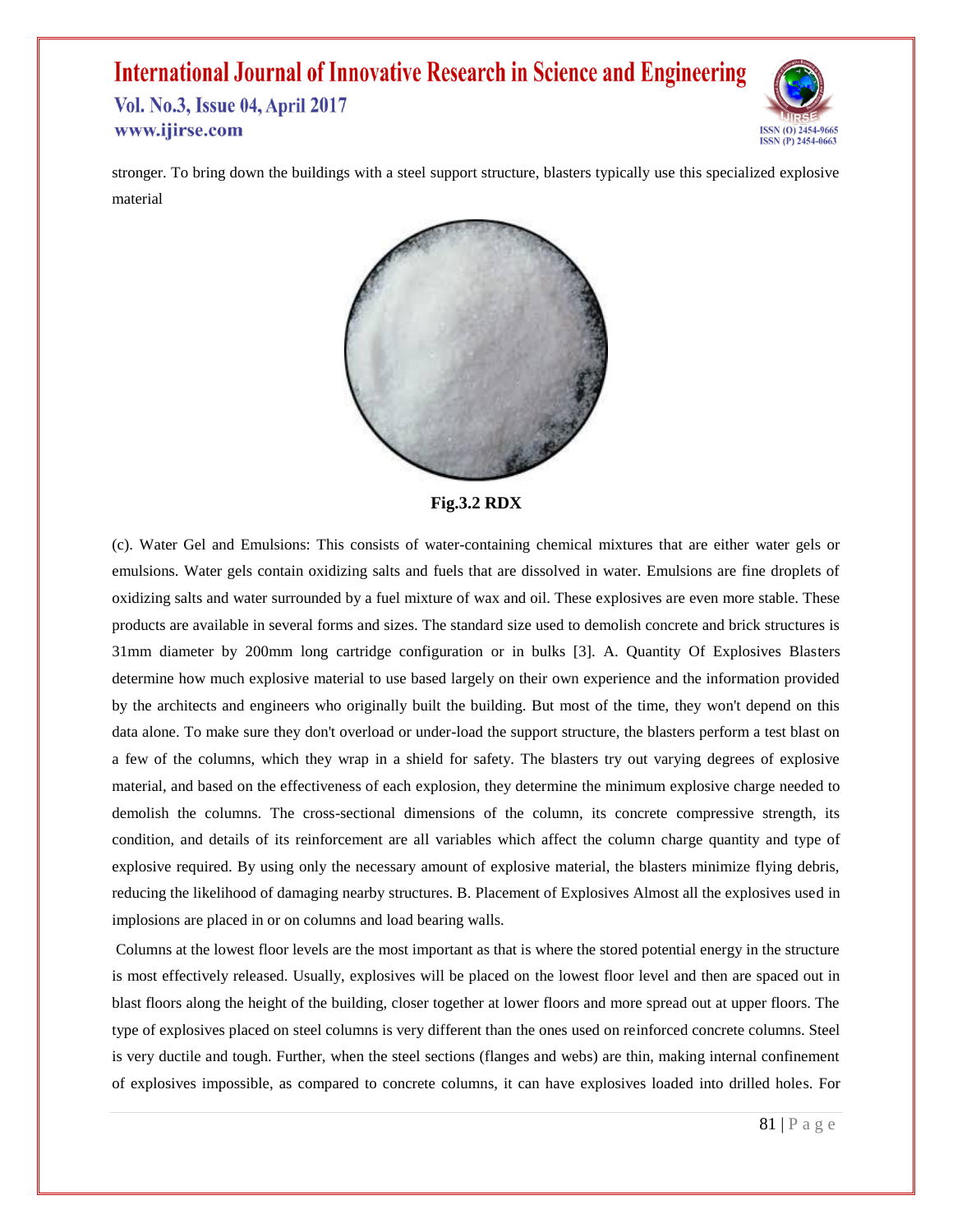

steel columns shaped charges are used. Commercial shaped charges are typically Chevron shaped copper clad linear elements filled with RDX explosive. For reinforced concrete columns, holes are first drilled in the column, the cartridge explosive is placed in the hole and stemming (typically tubular bags of sand or high density foam) are placed in the balance of the hole to confine the charge. When the explosive detonates, the concrete in the column is fragmented, leaving the reinforcing bars bent, but intact. When tightly pitched spirals or stirrups are encountered, they must often be exposed and cut first, depending on structural analysis allowances, site conditions and possible live loading. If they are uncut, unfractured concrete might remain and the column may retain some of its load carrying capacity. Hence, tight spirals and other robust reinforcing in concrete columns help resist progressive collapse. This is one of the reasons that reinforced concrete structures designed toresist intense earthquakes have some innate resistance to explosives, because their columns contain tight spirals.

To further reduce flying debris, each column may be wrapped with chain-link fencing and geotextile fabric. The fence keeps the large chunks of concrete from flying out, and the fabric catches most of the smaller bits. Blasters also wrap fabric around the outside of each floor that is rigged with explosives. This acts as an extra net to contain any exploding concrete that tears through the material around each individual column. Structures surrounding the building may also be covered to protect them from flying debris and the pressure of the explosions. The loading of the column and wrapping with a proper cover is shown in figure 3.3

D. Electrical Detonator: To ignite both RDX and dynamite, you must apply a severe shock. In building demolition, blasters accomplish this with a blasting cap, a small amount of explosive material (primer charge) connected to some sort of fuse. The traditional fuse is a long cord with explosive material inside. When we ignite one end of the cord, the explosive material inside it burns at a steady pace, and the flame travels down the cord to the detonator on the other end. When it reaches this point, it sets off the primary charge. Now-a-days blasters use an electrical detonator instead of a traditional fuse. An electrical detonator fuse (lead line) is just a long length of electrical wire. At the detonator end, the wire is surrounded by a layer of explosive material. This detonator is attached directly to the primer charge affixed to the main explosives. When current is passed through the wire (by hooking it up to a battery), electrical resistance causes the wire to heat up. This heat ignites the flammable substance on the detonator end, which in turn sets off the primer charge, which triggers the main explosives.

#### **I. SEQUENCE OF DETONATIONS**

The concept of implosion is to create an almost fluid motion in the collapse of the building. This methodology reduces the ground impact and resultant vibration. Carefully designed building implosions create ground vibrations less than 25 mm/s peak particle velocity [1]. Columns at the bottom of the building are detonated first to make maximum amount of potential energy available immediately to get the progressive collapse. Columns at other floors are detonated anywhere from a few milliseconds to several seconds later to help fragment the building debris or control its fall direction and velocity.

Timing of detonations between columns is part art, part science and all experience. There is chance of building to get pancake if the detonations are too close together and portions of the building may expand outward in random directions.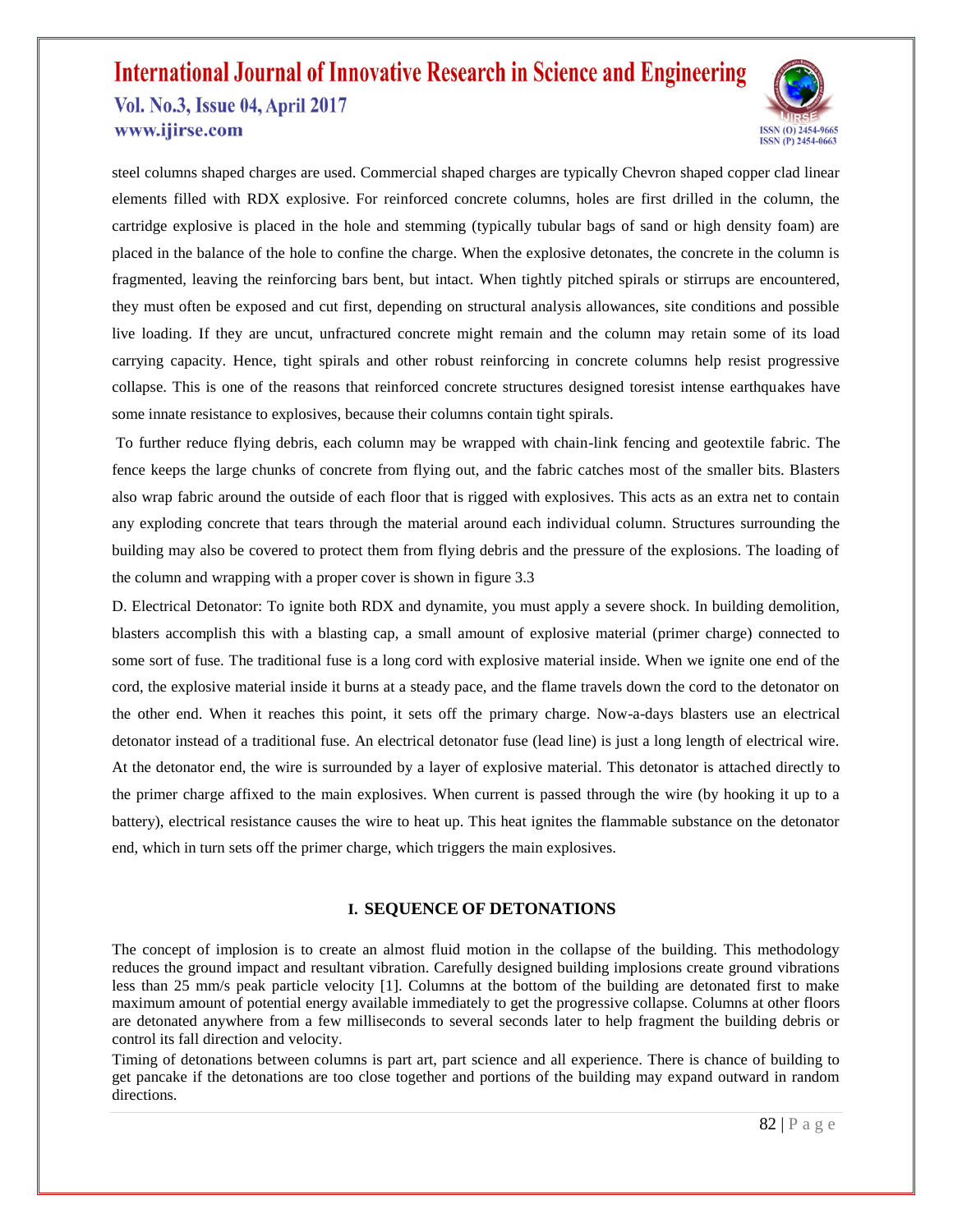

Too far apart and the fluid motion is disrupted. More explosives would be needed to overcome the inertia of the building between each spill. More importantly, an interruption of the fluid motion can cause elements to disengage, causing complete loss of control over the trajectory of the structure. When a column is detonated, the structure above begins to accelerate towards the ground at less than  $10 \text{ m/s}$  2 freefall [1]. The actual acceleration is less than the acceleration of gravity because still standing portions of the structure act to arrest its fall, resisting moment or consuming kinetic energy as elements are crushed. The forward momentum can be slowed or stopped by because of naturally occurring alternate load paths in the structure. During a building implosion, the detonations are timed so that just before the alternate load path is created, the adjacent column line is detonated to allow continuity of the progressive failure. Therefore, assuming freefall, if there was a one second delay between adjacent column lines, the column line just detonated would have dropped almost 5.2 m [1] thereby impacting the ground before the next column line is detonated. This eventuality is to be avoided as a premature ground impact by a portion of the structure may redirect the still standing portions into unexpected directions.



#### **Fig.3.3.Columns fully loaded with explosives and hooked up to blasting caps and fuses.**

#### **IV. CONCLUSION**

Demolition method applied in a structure depends upon various factors such as site condition, type of structures, age of building, height of building and economy and most important its location with presence of its surrounding with its structural stability. Controlled demolition of building is necessary to ensure safety of both the workers and the surroundings so as to cause least amount of injuries and accidents. Building implosion is the strategic placing of explosive materials and timing of its detonation so that a structure collapses on itself in a matter of seconds, minimizing the physical damage to its immediate surroundings. Despite its terminology, building implosion also includes the controlled demolition of other structures, such as bridges, smokestacks, towers, and tunnels. The Advantages of implosion technology method over conventional methods are: It is less expensive; it is a quickest method, Suitable for multi- storeyed structures / high piers, distressed piers etc. The disadvantages of this method over conventional methods are: Large pieces of debris might project towards spectators away, A small carelessness